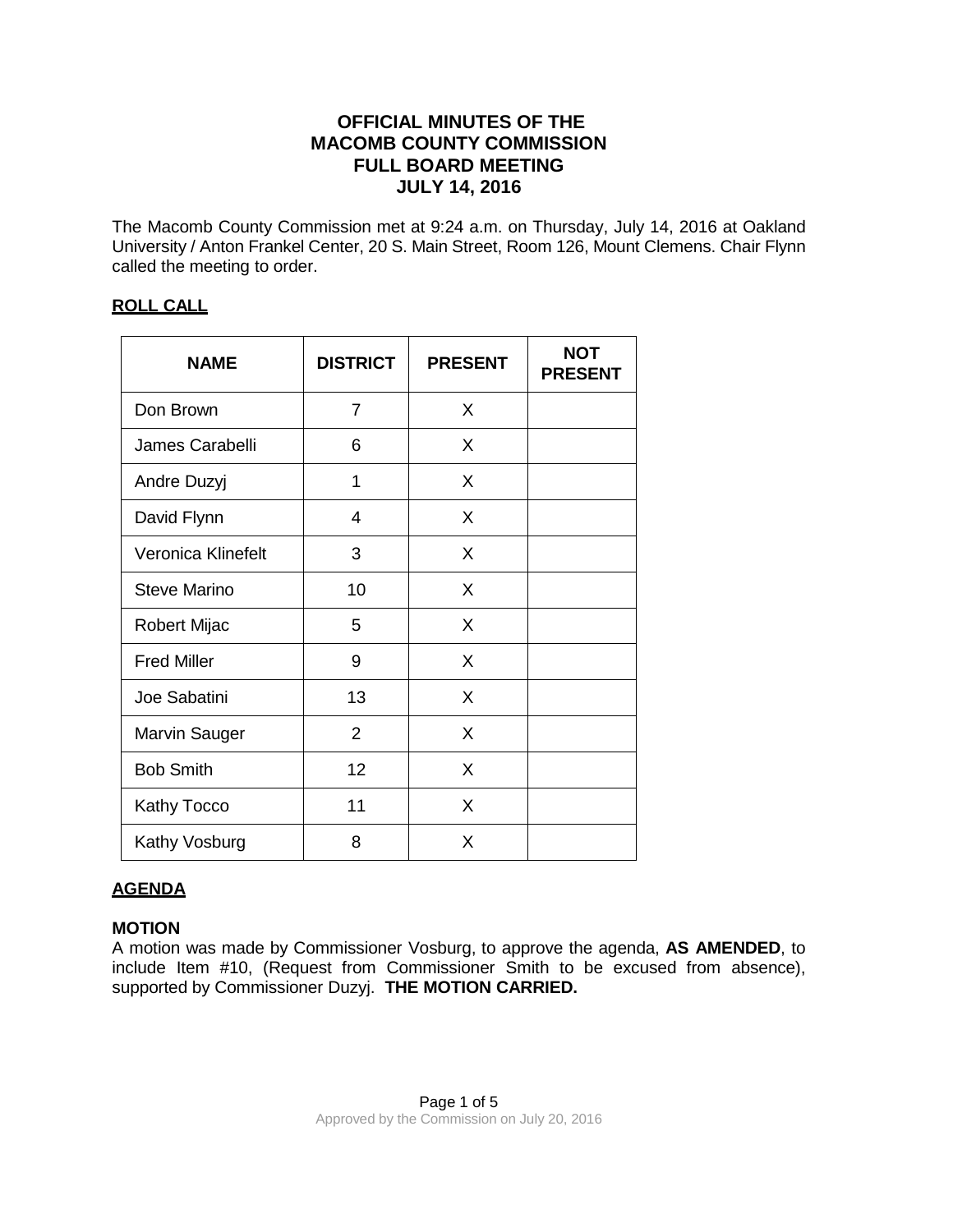#### **MINUTES**

#### **MOTION**

A motion was made by Commissioner Marino, to approve the minutes dated June 16, 2016, supported by Commissioner Brown. **THE MOTION CARRIED.**

#### **PUBLIC PARTICIPATION**

None

#### **CORRESPONDENCE FROM EXECUTIVE**

None

.

#### **GOVERNMENT OPERATIONS COMMITTEE MEETING – July 12, 2016** No report.

#### **HEALTH & HUMAN SERVICES COMMITTEE MEETING – July 13, 2016** No report.

#### **FINANCE COMMITTEE MEETING – July 14, 2016**

The reading of the recommendations from the Finance Committee was waived and a motion was made by Chair Miller, supported by Vice-Chair Brown, to adopt the committee recommendations.

- **R16-144** Authorize the Clerk/Register of Deeds to extend contract with ACS Enterprise Solutions LLC for it's vital records management system for ten months at a monthly cost not to exceed \$4,988, which is available in the Clerk's indexing account; further, a copy of this Board of Commissioners' action is directed to be delivered forthwith to the Office of the County Executive.
- **R16-145** Concur in the settlement concerning the case of Alan Baynes vs. County of Macomb, et. al.; further, a copy of this Board of Commissioners' action is directed to be delivered forthwith to the Office of the County Executive.
- **R16-146** Approve the Cost Share Agreement between the Department of Roads and Clinton Township for the 19 Mile Road resurfacing project from Hayes to Romeo Plank; further, a copy of this Board of Commissioners' action is directed to be delivered forthwith to the Office of the County Executive. (Record Carabelli NO vote from Committee).
- **R16-147** Approve the Cost Share Agreement between the Department of Roads and the Village of Romeo for 32 Mile reconstruction project from Van Dyke to Clinton Street; further, a copy of this Board of Commissioners' action is directed to be delivered forthwith to the Office of the County Executive.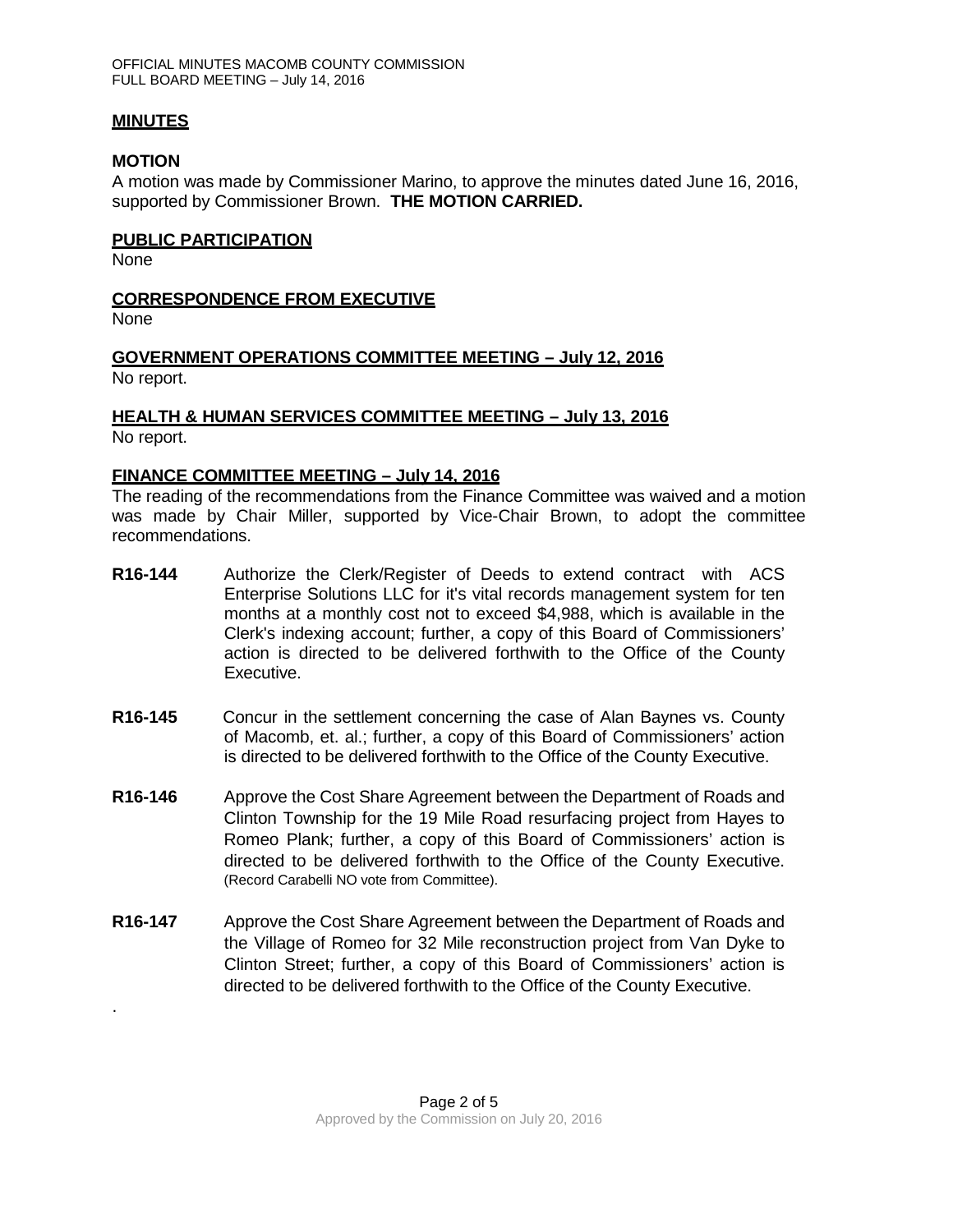- **R16-148** Approve the Cost Share Agreement between the Department of Roads and Clinton Township for the Charter Oaks Reconstruction Project; further, a copy of this Board of Commissioners' action is directed to be delivered forthwith to the Office of the County Executive.
- **R16-149** Approve the Cost Share Agreement between the Department of Roads and Harrison Township for the replacement of the south Lakeshore Drive bridge; further, a copy of this Board of Commissioners' action is directed to be delivered forthwith to the Office of the County Executive.
- **R16-150** Approve the Contract between the Department of Roads and Cadillac Asphalt for the 2016 Pavement Preservation Program Hot Mix Asphalt (HMA) program; further, a copy of this Board of Commissioners' action is directed to be delivered forthwith to the Office of the County Executive.
- **R16-151** Approve the agreement between MDOT and the County of Macomb for the removal and replacement of the Lakeshore Drive Bridge over channel to Lake St. Clair in Harrison Township; further, a copy of this Board of Commissioners' action is directed to be delivered forthwith to the Office of the County Executive.
- **R16-152** Approve the Agreement between MDOT and the County of Macomb for the removal and replacement of the Quinn Road Bridge in Clinton Township; further, a copy of this Board of Commissioners' action is directed to be delivered forthwith to the Office of the County Executive.

## **THE MOTION CARRIED.**

## **RESOLUTIONS**

## **MOTION**

A motion was made by Commissioner Smith, to adopt the following Resolution, supported by Commissioner Marino.

**R16-153** Approving the FY 2017-2019 Multi Year Plan (MYP) of the Area Agency on Aging 1-B.

## **THE MOTION CARRIED.**

## **APPROVE REQUEST TO BE EXCUSED**

## **MOTION**

**R16-154** A motion was made by Commissioner Carabelli, to approve request from Commissioner Bob Smith to be excused from absence for 07/12/16 Government Operations Committee meeting to attend an Area Agency on Aging 1-B meeting, supported by Commissioner Brown. **THE MOTION CARRIED.**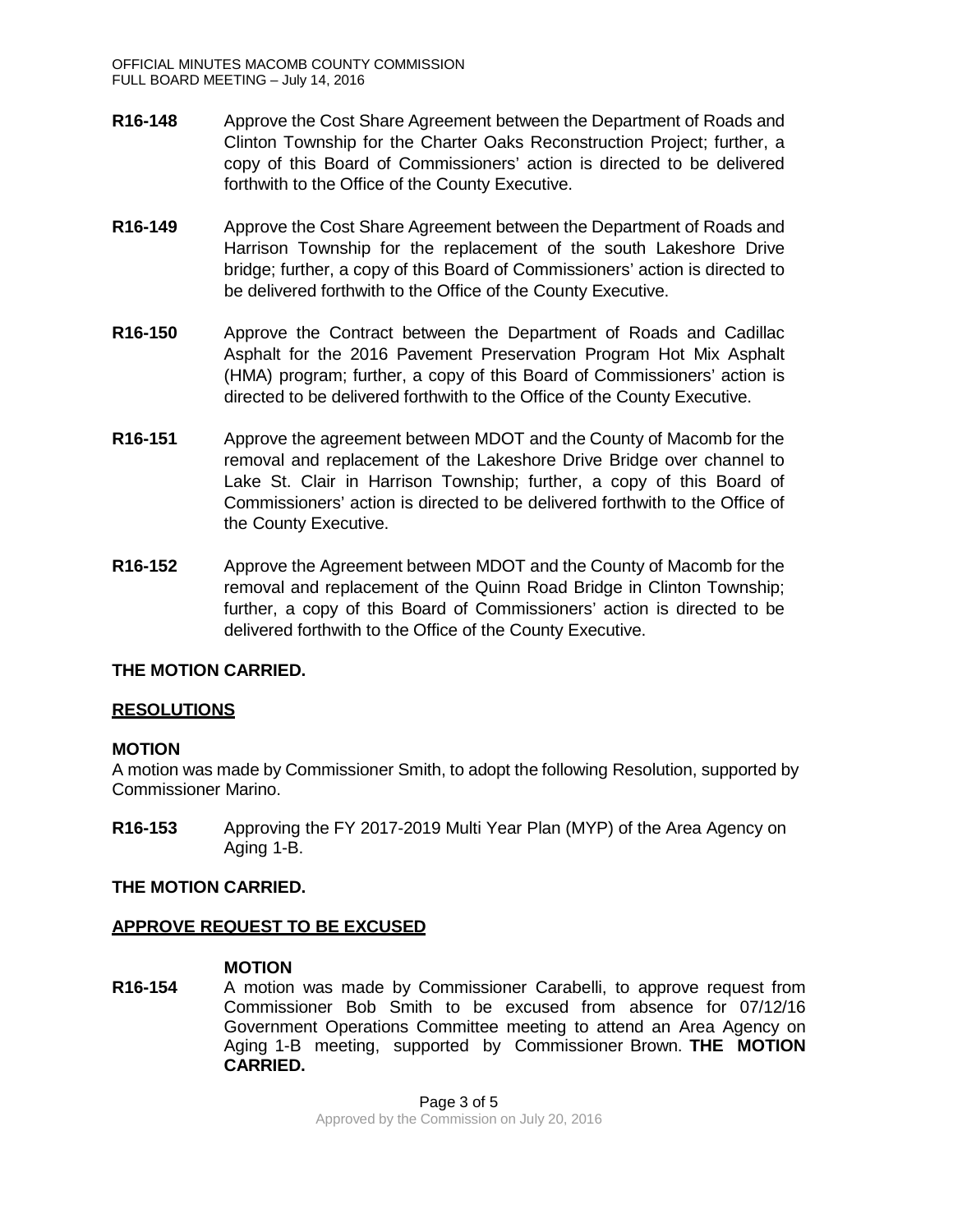#### **NEW BUSINESS**

Chair Flynn reminded the Commissioners the July 21<sup>st</sup> Full Board was moved to after the Finance Committee meeting on July  $20<sup>th</sup>$  and that the ribbon cutting for the new parking structure is on July 21<sup>st</sup>.

Commissioner Sabatini let the Commissioners know that the audit was complete and sent in prior to the deadline date.

Commissioner Tocco told the Commissioners about a fundraiser for Crosswords Clubhouse on July 22.

Chair Flynn indicated the August  $18<sup>th</sup>$  Full Board will immediately follow the joint committee meeting at 5 p.m. and that he and other Commissioners were working on modifications and improvements to the Ethics Ordinance and discussing in August with the Commission.

#### **PUBLIC PARTICIPATION**

None

## **ROLL CALL**

| <b>NAME</b>         | <b>DISTRICT</b> | <b>PRESENT</b> | NOT<br><b>PRESENT</b> |
|---------------------|-----------------|----------------|-----------------------|
| Don Brown           | $\overline{7}$  | X              |                       |
| James Carabelli     | 6               | X              |                       |
| Andre Duzyj         | 1               | X              |                       |
| David Flynn         | 4               | X              |                       |
| Veronica Klinefelt  | 3               | X              |                       |
| <b>Steve Marino</b> | 10              | X              |                       |
| Robert Mijac        | 5               | X              |                       |
| <b>Fred Miller</b>  | 9               | X              |                       |
| Joe Sabatini        | 13              | X              |                       |
| Marvin Sauger       | $\overline{2}$  | X              |                       |
| <b>Bob Smith</b>    | 12              | X              |                       |
| <b>Kathy Tocco</b>  | 11              | X              |                       |
| Kathy Vosburg       | 8               | X              |                       |